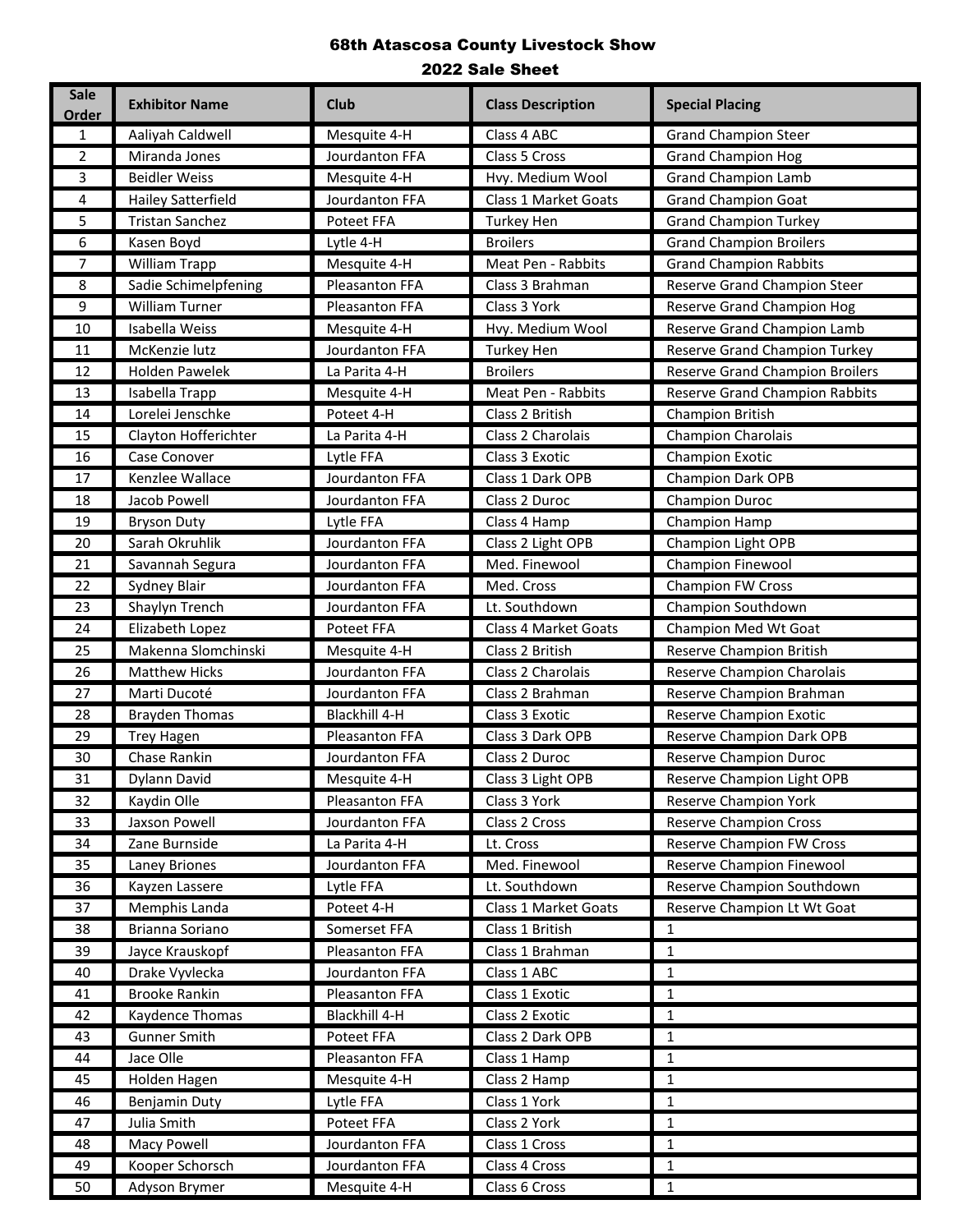| <b>Sale</b><br><b>Order</b> | <b>Exhibitor Name</b> | <b>Club</b>       | <b>Class Description</b>    | <b>Special Placing</b>  |
|-----------------------------|-----------------------|-------------------|-----------------------------|-------------------------|
| 51                          | Pearson Royal         | Leming/Verdi 4-H  | Lt. Finewool                | 1                       |
| 52                          | Ryden Rathmell        | Mesquite 4-H      | <b>Class 2 Market Goats</b> | $\mathbf{1}$            |
| 53                          | Hayden Haufler        | La Parita 4-H     | Class 1 British             | $\overline{2}$          |
| 54                          | Coltyn Dean           | Lytle 4-H         | Class 1 Charolais           | $\overline{2}$          |
| 55                          | Alyssa Biela          | Somerset FFA      | Class 1 Brahman             | $\overline{2}$          |
| 56                          | Hunter Dziuk          | Blackhill 4-H     | Class 2 Brahman             | $\overline{2}$          |
| 57                          | Kennedy Gallaway      | Somerset FFA      | Class 3 Brahman             | $\overline{2}$          |
| 58                          | MaCade Vick           | Mesquite 4-H      | Class 2 ABC                 | $\overline{2}$          |
| 59                          | Keegan Gallaway       | Somerset FFA      | Class 3 ABC                 | $\overline{2}$          |
| 60                          | Peyton Jenschke       | Poteet 4-H        | Class 4 ABC                 | $\overline{2}$          |
| 61                          | Madilyn Vick          | Mesquite 4-H      | Class 2 Exotic              | $\overline{2}$          |
| 62                          | <b>Ryder Smith</b>    | Pleasanton FFA    | Class 3 Dark OPB            | 2                       |
| 63                          | Kinsley Barker        | Pleasanton FFA    | Class 3 Duroc               | $\overline{2}$          |
| 64                          | Jaxon Bryan           | Pleasanton FFA    | Class 4 Duroc               | $\overline{2}$          |
| 65                          | Sophia Solano         | Lytle FFA         | Class 1 Hamp                | $\overline{2}$          |
| 66                          | Michael Borja         | <b>Poteet FFA</b> | Class 2 Hamp                | $\overline{2}$          |
| 67                          | Wade Kielman          | Jourdanton FFA    | Class 3 Hamp                | $\overline{2}$          |
| 68                          | Ashton Barker         | Pleasanton FFA    | Class 2 Light OPB           | $\overline{2}$          |
| 69                          | Cade Mitchell         | Pleasanton FFA    | Class 3 Light OPB           | $\overline{2}$          |
| 70                          | Morgan Hansen         | Somerset FFA      | Class 1 York                | $\overline{2}$          |
| 71                          | Kyle Brymer           | Mesquite 4-H      | Class 1 Cross               | $\overline{2}$          |
| 72                          | <b>Emree Adamitz</b>  | Leming/Verdi 4-H  | Class 2 Cross               | $\overline{2}$          |
| 73                          | Bryndan Olle          | Pleasanton FFA    | Class 3 Cross               | $\overline{2}$          |
| 74                          | Wesley Okruhlik       | Jourdanton FFA    | Class 5 Cross               | $\overline{2}$          |
| 75                          | Reese Royal           | Leming/Verdi 4-H  | Lt. Finewool                | 2                       |
| 76                          | Abigail Valdez        | Jourdanton FFA    | Med. Cross                  | $\overline{2}$          |
| $77$                        | Alli Waclawczyk       | Jourdanton FFA    | Med. Southdown              | $\overline{2}$          |
| 78                          | Autumn Lassere        | Lytle FFA         | Lt. Medium Wool             | $\overline{2}$          |
| 79                          | Aiden Guzman          | Jourdanton FFA    | Med. Medium Wool            | $\overline{2}$          |
| 80                          | Mallory Fey           | Leming/Verdi 4-H  | Class 2 Market Goats        | $\overline{2}$          |
| 81                          | Justin Lopez          | Poteet FFA        | Class 3 Market Goats        | $\overline{\mathbf{c}}$ |
| 82                          | <b>Emily Lopez</b>    | Poteet FFA        | Class 4 Market Goats        | $\overline{2}$          |
| 83                          | Zane Rodriguez        | Leming/Verdi 4-H  | Class 5 Market Goats        | $\overline{2}$          |
| 84                          | Larissa Villarreal    | Mesquite 4-H      | Class 6 Market Goats        | $\overline{2}$          |
| 85                          | Zane Biela            | Somerset FFA      | Class 1 British             | 3                       |
| 86                          | Barin Jasik           | Leming/Verdi 4-H  | Class 2 British             | 3                       |
| 87                          | Johnelle McMillan     | Mesquite 4-H      | Class 1 Charolais           | 3                       |
| 88                          | Hayden Jenschke       | Poteet 4-H        | Class 2 Charolais           | 3                       |
| 89                          | <b>Avery Dziuk</b>    | Blackhill 4-H     | Class 1 Brahman             | $\overline{3}$          |
| 90                          | Wyatt Johnson         | Lytle FFA         | Class 2 Brahman             | 3                       |
| 91                          | Kate Katcsmorak       | Leming/Verdi 4-H  | Class 3 Brahman             | 3                       |
| 92                          | Easton Rankin         | Mesquite 4-H      | Class 1 ABC                 | 3                       |
| 93                          | Adelyn Katcsmorak     | Leming/Verdi 4-H  | Class 2 ABC                 | 3                       |
| 94                          | Tanner Thomas         | Blackhill 4-H     | Class 4 ABC                 | 3                       |
| 95                          | Garrison Vyvlecka     | Jourdanton FFA    | Class 1 Exotic              | 3                       |
| 96                          | Clayton Adamitz       | Leming/Verdi 4-H  | Class 3 Dark OPB            | 3                       |
| 97                          | Corgin. King          | Pleasanton FFA    | Class 1 Duroc               | 3                       |
| 98                          | Sawyer Huggins        | Poteet 4-H        | Class 2 Duroc               | 3                       |
| 99                          | Phoenix Eddins        | Pleasanton FFA    | Class 4 Duroc               | $\overline{3}$          |
| 100                         | Ryan Brymer           | Mesquite 4-H      | Class 1 Hamp                | 3                       |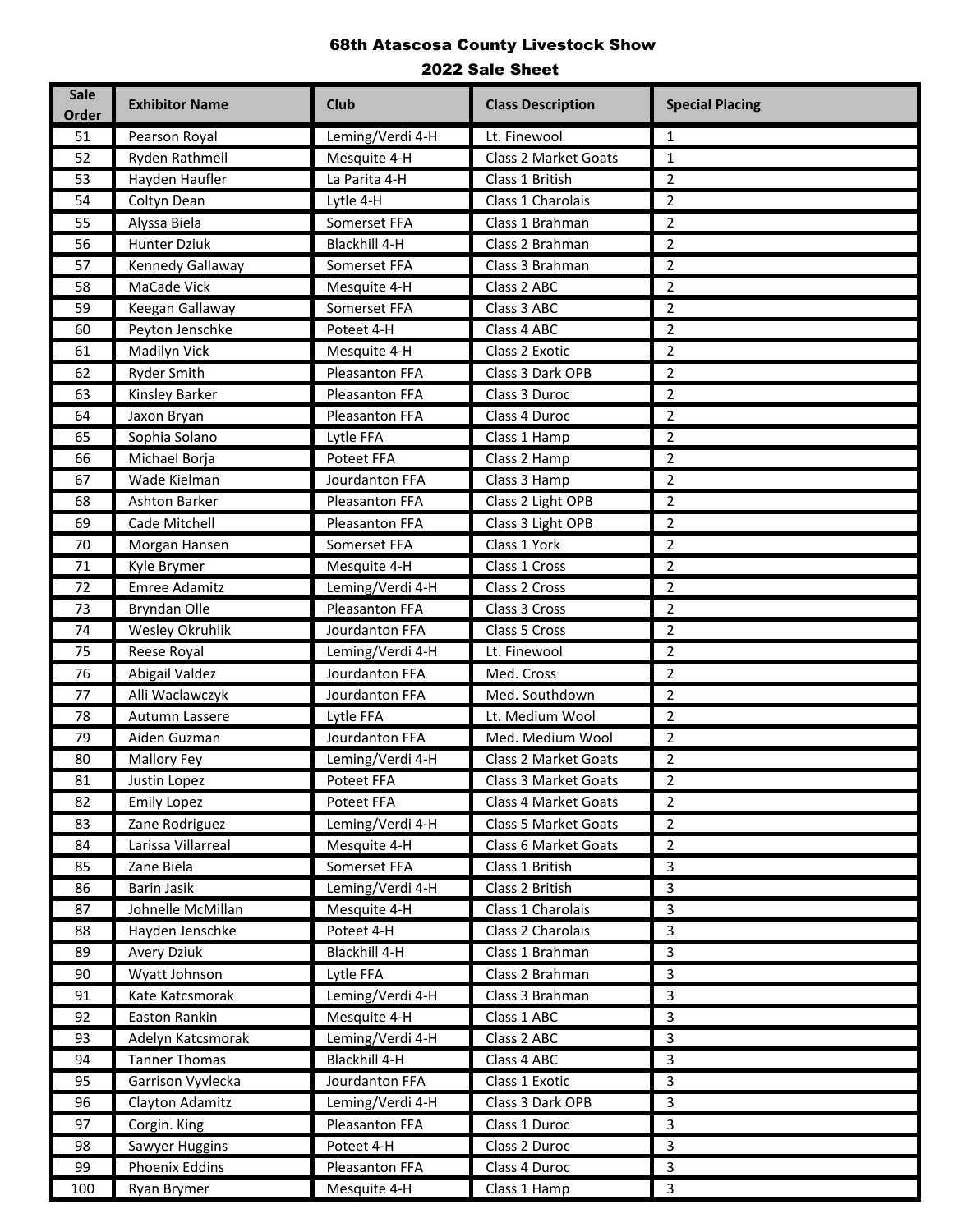| <b>Sale</b><br><b>Order</b> | <b>Exhibitor Name</b>     | <b>Club</b>      | <b>Class Description</b>    | <b>Special Placing</b>  |
|-----------------------------|---------------------------|------------------|-----------------------------|-------------------------|
| 101                         | Luke Vyvlecka             | Jourdanton FFA   | Class 2 Hamp                | 3                       |
| 102                         | Kylie Barnard             | Somerset FFA     | Class 4 Hamp                | 3                       |
| 103                         | <b>Reid Powell</b>        | Jourdanton FFA   | Class 1 Light OPB           | 3                       |
| 104                         | <b>Haley Hammonds</b>     | Poteet FFA       | Class 2 Light OPB           | 3                       |
| 105                         | Theo Fair                 | Mesquite 4-H     | Class 3 Light OPB           | 3                       |
| 106                         | Slayde Huggins            | Poteet 4-H       | Class 1 York                | 3                       |
| 107                         | <b>Brennan Lopez</b>      | Pleasanton FFA   | Class 2 York                | 3                       |
| 108                         | Madeline Brymer           | Mesquite 4-H     | Class 1 Cross               | 3                       |
| 109                         | <b>Emerson David</b>      | Mesquite 4-H     | Class 3 Cross               | 3                       |
| 110                         | Chloe Ribanic             | Somerset FFA     | Class 4 Cross               | 3                       |
| 111                         | Samuel Hansen             | Somerset FFA     | Class 5 Cross               | 3                       |
| 112                         | Aubree Galvan             | Mesquite 4-H     | Lt. Finewool                | 3                       |
| 113                         | <b>Blakely Royal</b>      | Leming/Verdi 4-H | Med. Finewool               | 3                       |
| 114                         | Avery Guzman              | Jourdanton FFA   | Med. Southdown              | 3                       |
| 115                         | <b>Macey Briones</b>      | Jourdanton FFA   | Med. Cross                  | 3                       |
| 116                         | <b>Trey Caraway</b>       | Leming/Verdi 4-H | Lt. Southdown               | 3                       |
| 117                         | Cashlynn Harvey           | Lytle FFA        | Lt. Medium Wool             | 3                       |
| 118                         | Zaelyn Burnside           | La Parita 4-H    | Hvy. Medium Wool            | 3                       |
| 119                         | <b>Weston Satterfield</b> | Jourdanton FFA   | <b>Class 2 Market Goats</b> | 3                       |
| 120                         | Katelynn Garcia           | Poteet 4-H       | <b>Class 4 Market Goats</b> | 3                       |
| 121                         | Darcy Golla               | Jourdanton FFA   | Class 6 Market Goats        | 3                       |
| 122                         | <b>Braeden Brown</b>      | Poteet 4-H       | <b>Broilers</b>             | 3                       |
| 123                         | <b>Tatum Pawelek</b>      | La Parita 4-H    | Meat Pen - Rabbits          | 3                       |
| 124                         | Colton Eisenhauer         | Jourdanton FFA   | Class 1 Charolais           | 4                       |
| 125                         | Chloe Nieschwitz          | Mesquite 4-H     | Class 2 British             | 4                       |
| 126                         | Lucas Medina              | Somerset FFA     | Class 1 Brahman             | 4                       |
| 127                         | <b>Gerald Naegelin</b>    | Lytle 4-H        | Class 2 Charolais           | 4                       |
| 128                         | Joshua Dickey             | La Parita 4-H    | Class 2 Brahman             | 4                       |
| 129                         | Mila Ducote               | La Parita 4-H    | Class 3 Brahman             | 4                       |
| 130                         | Alma Strozzi              | Somerset FFA     | Class 1 Dark OPB            | 4                       |
| 131                         | <b>Ely Rankin</b>         | Mesquite 4-H     | Class 1 Exotic              | 4                       |
| 132                         | Lanie Porter              | Pleasanton FFA   | Class 4 Duroc               | 4                       |
| 133                         | Emma Katcsmorak           | Leming/Verdi 4-H | Class 2 Duroc               | 4                       |
| 134                         | <b>Haylee Fuentes</b>     | Somerset FFA     | Class 2 Light OPB           | $\overline{\mathbf{4}}$ |
| 135                         | Rebecca Smith             | Poteet FFA       | Class 3 Light OPB           | 4                       |
| 136                         | Dylan Olle                | Pleasanton FFA   | Class 4 Cross               | 4                       |
| 137                         | <b>Wyatt Porter</b>       | Pleasanton FFA   | Class 3 Cross               | 4                       |
| 138                         | Aralynn Garcia            | Somerset FFA     | Class 3 Cross               | 4                       |
| 139                         | Gretchen Caraway          | Leming/Verdi 4-H | Lt. Medium Wool             | 4                       |
| 140                         | Evelynn Caraway           | Leming/Verdi 4-H | Med. Cross                  | 4                       |
| 141                         | <b>Madison Purchis</b>    | Poteet 4-H       | Class 2 Market Goats        | 4                       |
| 142                         | <b>Tyler Stewart</b>      | Poteet FFA       | Class 4 Market Goats        | 4                       |
| 143                         | Marissa Chapa             | Jourdanton FFA   | Class 5 Market Goats        | 4                       |
| 144                         | Luke Krause               | Mesquite 4-H     | <b>Broilers</b>             | $\overline{4}$          |
| 145                         | Allyson Sherley           | Pleasanton FFA   | <b>Turkey Tom</b>           | 4                       |
| 146                         | <b>Trevor Dickey</b>      | Jourdanton FFA   | Class 1 ABC                 | 4                       |
| 147                         | Peter Pawelek             | La Parita 4-H    | Meat Pen - Rabbits          | 4                       |
| 148                         | Lyla Villanueva           | Somerset FFA     | Class 1 British             | 5                       |
| 149                         | Klayre Cook               | Lytle FFA        | Class 2 Charolais           | 5                       |
| 150                         | <b>Taylor Adams</b>       | Blackhill 4-H    | Class 1 ABC                 | 5                       |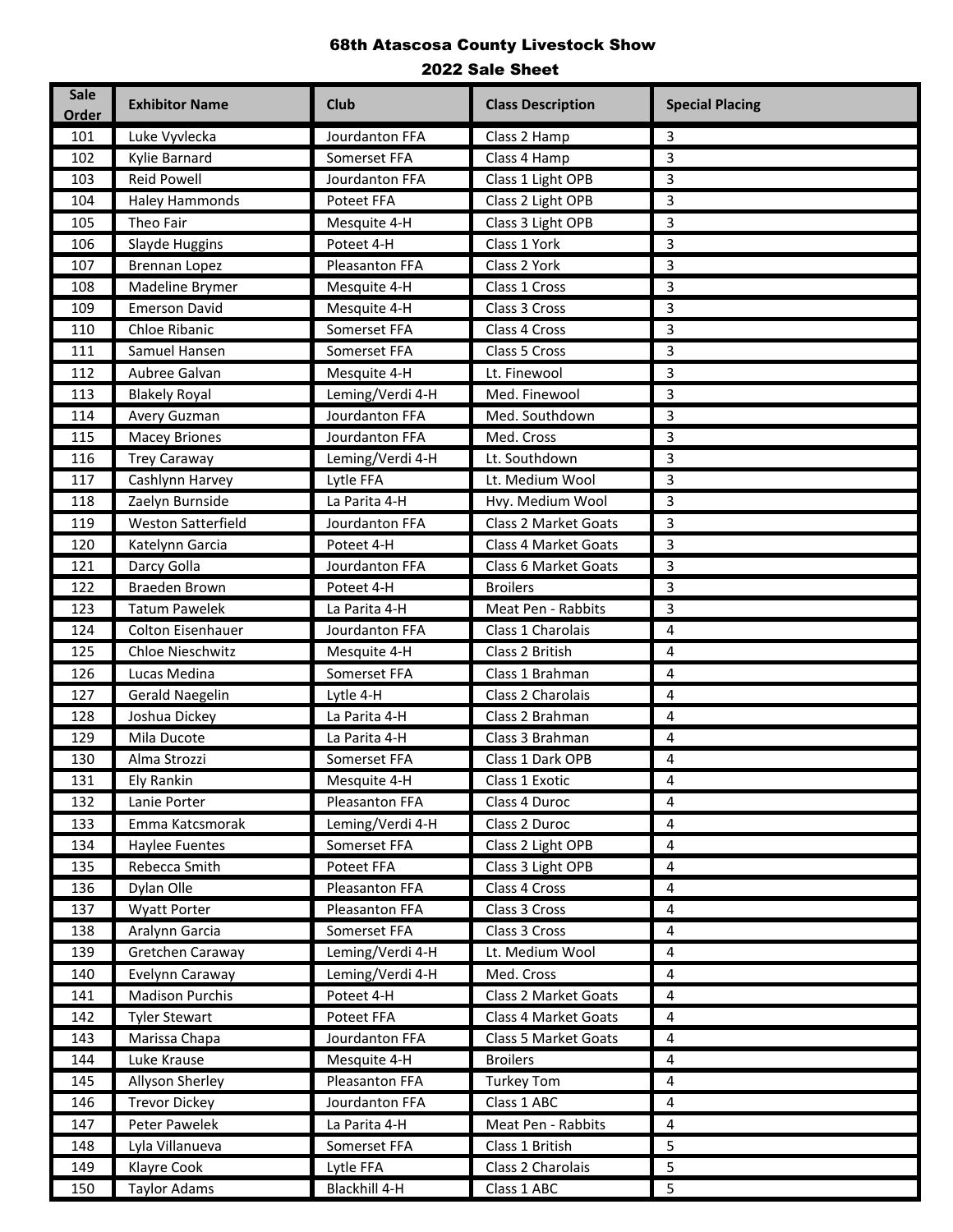| <b>Sale</b><br><b>Order</b> | <b>Exhibitor Name</b>    | <b>Club</b>      | <b>Class Description</b>    | <b>Special Placing</b> |
|-----------------------------|--------------------------|------------------|-----------------------------|------------------------|
| 151                         | <b>Bryson Cogburn</b>    | Somerset FFA     | Class 2 York                | 4                      |
| 152                         | Alyssa Koehler           | Jourdanton FFA   | Class 2 Exotic              | 5                      |
| 153                         | Mariano Davila           | Lytle FFA        | Class 1 Dark OPB            | 5                      |
| 154                         | Kamree David             | La Parita 4-H    | Class 2 Dark OPB            | 5                      |
| 155                         | <b>Taylor Guerra</b>     | Poteet FFA       | Class 3 Dark OPB            | 5                      |
| 156                         | Macy Katcsmorak          | Leming/Verdi 4-H | Class 3 Duroc               | 5                      |
| 157                         | <b>Roy Villarreal</b>    | Somerset FFA     | Class 4 Hamp                | 5                      |
| 158                         | Jayden Haak              | Poteet FFA       | Class 1 Light OPB           | 5                      |
| 159                         | Jenna Fair               | Jourdanton FFA   | Class 2 Light OPB           | 5                      |
| 160                         | <b>Tristan Barker</b>    | Pleasanton FFA   | Class 1 York                | 5                      |
| 161                         | Dryden Austin            | Jourdanton FFA   | Class 2 York                | 5                      |
| 162                         | Cali Hindes              | Jourdanton FFA   | Class 3 York                | 5                      |
| 163                         | <b>Stayton Hagen</b>     | Mesquite 4-H     | Class 1 Cross               | 5                      |
| 164                         | Alexis Sandoval          | Jourdanton FFA   | Lt. Cross                   | 5                      |
| 165                         | <b>Gil Romo</b>          | Charlotte FFA    | <b>Class 2 Market Goats</b> | 5                      |
| 166                         | Jaxson Rodriguez         | Leming/Verdi 4-H | Class 4 Market Goats        | 5                      |
| 167                         | Sarah Scharmann          | Mesquite 4-H     | Class 6 Market Goats        | 5                      |
| 168                         | Jace Howard              | Jourdanton FFA   | <b>Turkey Hen</b>           | 5                      |
| 169                         | Riley Howard             | Jourdanton FFA   | <b>Turkey Tom</b>           | 5                      |
| 170                         | <b>Hailey Sralik</b>     | Jourdanton FFA   | <b>Broilers</b>             | 5                      |
| 171                         | Christian Schroeder      | Lytle 4-H        | Meat Pen - Rabbits          | 5                      |
| 172                         | Dalton Wilson            | Poteet FFA       | Class 1 Dark OPB            | 6                      |
| 173                         | Candice Mascorro         | Jourdanton FFA   | Class 1 Duroc               | 6                      |
| 174                         | Alexandrea DiCaro        | Jourdanton FFA   | Class 2 Duroc               | 6                      |
| 175                         | Jace Hierholzer          | Jourdanton FFA   | Class 4 Duroc               | 6                      |
| 176                         | Madlyn Olle              | Pleasanton FFA   | Class 2 Hamp                | 6                      |
| 177                         | Skylar Mitchell          | Pleasanton FFA   | Class 4 Hamp                | 6                      |
| 178                         | Connor Lopez             | Pleasanton FFA   | Class 1 Light OPB           | 6                      |
| 179                         | <b>Addison Cervantez</b> | Poteet FFA       | Class 2 Light OPB           | 6                      |
| 180                         | <b>Bryson Dean</b>       | Lytle 4-H        | Class 3 Light OPB           | 6                      |
| 181                         | Axton Erskine            | Somerset FFA     | Class 4 Cross               | 6                      |
| 182                         | <b>Blake Riojas</b>      | Somerset FFA     | Class 4 Cross               | 6                      |
| 183                         | Nahla Lira               | Poteet 4-H       | Class 2 Market Goats        | 6                      |
| 184                         | Colby Fey                | Leming/Verdi 4-H | Class 6 Market Goats        | 6                      |
| 185                         | <b>Donald Neal Parks</b> | Jourdanton FFA   | <b>Turkey Tom</b>           | 6                      |
| 186                         | Lauren Trapp             | Mesquite 4-H     | Meat Pen - Rabbits          | 6                      |
| 187                         | Sadie McAda              | Pleasanton FFA   | Class 2 Duroc               | $\overline{7}$         |
| 188                         | Peyton Schuchart         | Jourdanton FFA   | Class 4 Duroc               | $\overline{7}$         |
| 189                         | <b>Brody Yow</b>         | Jourdanton FFA   | Class 1 Hamp                | $\overline{7}$         |
| 190                         | <b>Adeline Collins</b>   | Pleasanton FFA   | Class 2 Hamp                | $\overline{7}$         |
| 191                         | Kye Schorsch             | Jourdanton FFA   | Class 4 Hamp                | $\overline{7}$         |
| 192                         | Jose Angel Robles        | Poteet FFA       | Class 1 Light OPB           | $\overline{7}$         |
| 193                         | <b>Tate Yow</b>          | Jourdanton FFA   | Class 2 Light OPB           | 7                      |
| 194                         | Bailey-Anne Rye          | Jourdanton FFA   | Class 3 Light OPB           | $\overline{7}$         |
| 195                         | Cooper Smith             | Pleasanton FFA   | Class 3 Cross               | 7                      |
| 196                         | Jenna Brown              | Jourdanton FFA   | Class 4 Cross               | $\overline{7}$         |
| 197                         | Ilissa Romo              | Charlotte FFA    | Class 1 Market Goats        | $\overline{7}$         |
| 198                         | Juliana Center           | Lytle FFA        | Class 2 Market Goats        | $\overline{7}$         |
| 199                         | Zachary Miller           | Lytle 4-H        | <b>Turkey Tom</b>           | $\overline{7}$         |
| 200                         | Ryan Castellano          | Jourdanton FFA   | <b>Broilers</b>             | $\overline{7}$         |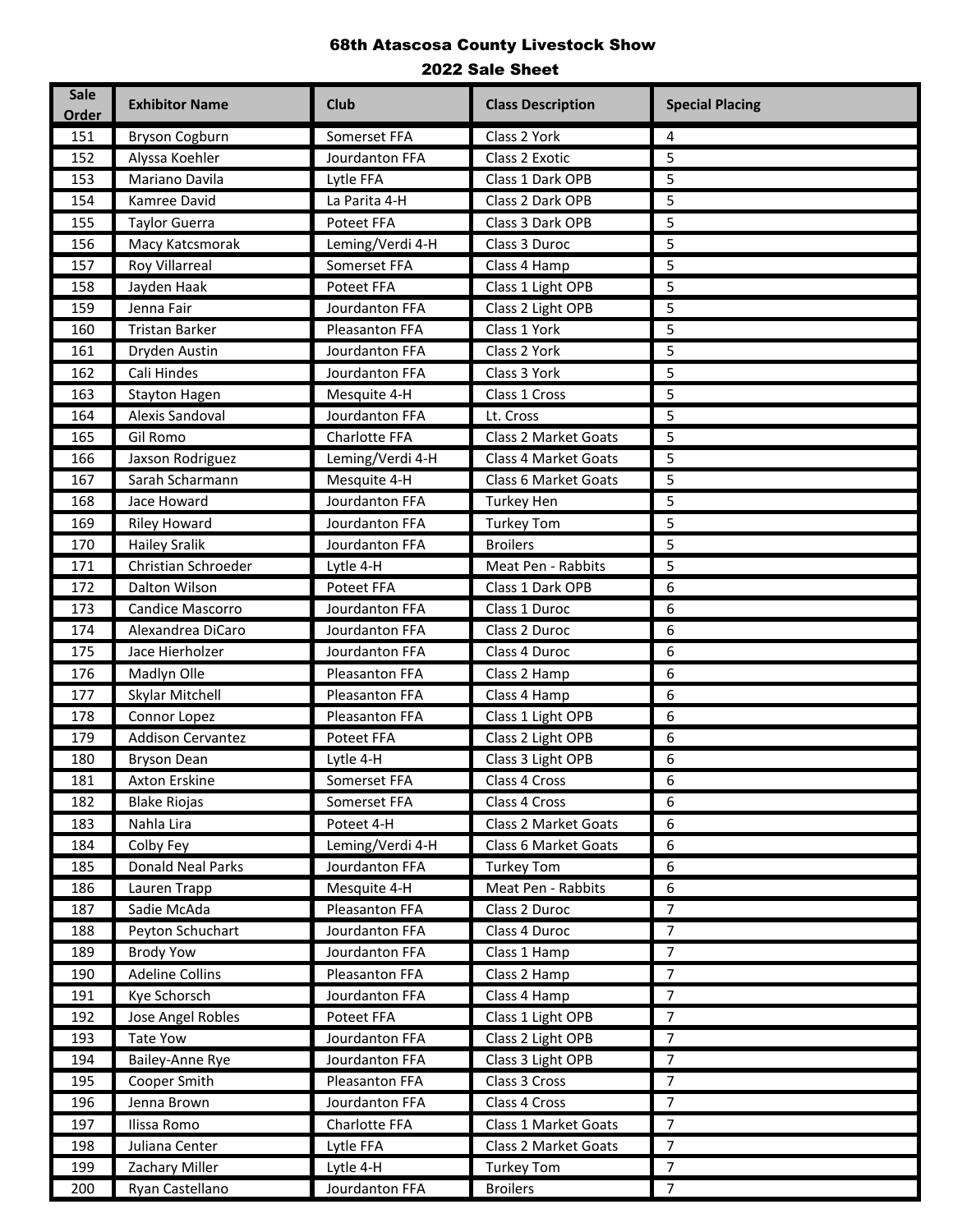| <b>Sale</b><br><b>Exhibitor Name</b><br><b>Club</b><br><b>Class Description</b><br><b>Order</b>                     | <b>Special Placing</b> |
|---------------------------------------------------------------------------------------------------------------------|------------------------|
| Alexa Parrish<br>La Parita 4-H<br>Meat Pen - Rabbits<br>201                                                         | 7                      |
| Makenna Poppe<br>Class 1 Dark OPB<br>Jourdanton FFA<br>202                                                          | 8                      |
| Leonardo Strozzi<br>Somerset FFA<br>Class 2 Dark OPB<br>203                                                         | 8                      |
| Savannah Lauderdale<br>Pleasanton FFA<br>Class 2 Duroc<br>204                                                       | 8                      |
| Katelyn Smith<br>Poteet FFA<br>Class 4 Duroc<br>205                                                                 | 8                      |
| 206<br>Anissa Perez<br>Class 1 Hamp<br>Lytle FFA                                                                    | 8                      |
| 207<br>Hunter Smith<br>Poteet FFA<br>Class 4 Hamp                                                                   | 8                      |
| Class 2 Light OPB<br>208<br><b>Brock Ayala</b><br>Jourdanton FFA                                                    | 8                      |
| Cort Haltom<br>Class 1 Cross<br>209<br>Lytle FFA                                                                    | 8                      |
| 210<br>Pleasanton FFA<br>Class 3 Cross<br>Tycen. King                                                               | 8                      |
| Nicholas Chapa<br>Jourdanton FFA<br>211<br><b>Turkey Hen</b>                                                        | 8                      |
| Kirby McNeill<br>Jourdanton FFA<br>Meat Pen - Rabbits<br>212                                                        | 8                      |
| Allison Smith<br>Poteet FFA<br>Class 2 Dark OPB<br>213                                                              | 9                      |
| Kylie Hierholzer<br>Jourdanton FFA<br>Class 3 Dark OPB<br>214                                                       | 9                      |
| Zurie Lauderdale<br>Pleasanton FFA<br>Class 1 Duroc<br>215                                                          | 9                      |
| Kolbi - Perkins<br>216<br>Class 1 Hamp<br>Lytle 4-H                                                                 | 9                      |
| Juliana Martinez<br>Lytle FFA<br>Class 2 Hamp<br>217                                                                | 9                      |
| Ava Gilbreth<br>Somerset FFA<br>218<br>Class 3 Hamp                                                                 | 9                      |
| Class 1 Cross<br>219<br>Ainsley Kelley<br>Pleasanton FFA                                                            | 9                      |
| 220<br><b>Whitney Martin</b><br>Pleasanton FFA<br>Class 4 Cross                                                     | 9                      |
| Poteet 4-H<br><b>Broilers</b><br>221<br>Logan Brown                                                                 | 9                      |
| Augustus Estrada<br>Jourdanton FFA<br>Class 1 Duroc<br>222                                                          | 10                     |
| McAda Rutherford<br>223<br>Pleasanton FFA<br>Class 2 Duroc                                                          | 10                     |
| Samuel Cervantez<br>Poteet FFA<br>Class 3 Duroc<br>224                                                              | 10                     |
| Samuel Muraira<br>225<br>Class 4 Duroc<br>Lytle FFA                                                                 | 10                     |
| Somerset FFA<br>226<br>Renesmee Garcia<br>Class 1 Hamp                                                              | 10                     |
| Kayla Fair<br>Jourdanton FFA<br>Class 3 Hamp<br>227                                                                 | 10                     |
| Poteet FFA<br>228<br>Layla Cade<br>Class 4 Hamp                                                                     | 10                     |
| Somerset FFA<br>Class 1 Cross<br>229<br>Zoey Trevino                                                                | 10                     |
| 230<br>Easton Alvarado<br>Jourdanton FFA<br>Class 3 Cross                                                           | 10                     |
| 231<br>Poteet FFA<br>Cayden Contreras<br>Class 4 Cross                                                              | $10\,$                 |
| Leming/Verdi 4-H<br>232<br>Kenley Mitchell<br>Class 6 Cross                                                         | 10                     |
| Nathan Castellano<br>Jourdanton FFA<br><b>Broilers</b><br>233                                                       | 10                     |
| Emma Griffin<br>Leming/Verdi 4-H<br>Meat Pen - Rabbits<br>234                                                       | 10                     |
| Justin Evans<br>Class 1 Dark OPB<br>235<br>Lytle FFA                                                                | 11                     |
| Class 2 Dark OPB<br>236<br>Zane Davenport<br>Lytle 4-H                                                              | 11                     |
| Mesquite 4-H<br>237<br><b>Brett Keylich</b><br>Class 1 Duroc                                                        | 11                     |
| Jourdanton FFA<br>238<br>Chase Jupe<br>Class 2 Duroc                                                                | $11\,$                 |
| Pleasanton FFA<br>239<br><b>Brady Stevens</b><br>Class 4 Duroc<br>Allison Marshall                                  | 11<br>11               |
| 240<br>Lytle FFA<br>Class 2 Hamp<br>Somerset FFA                                                                    | 11                     |
| <b>Dylan Gonzales</b><br>241<br>Class 4 Hamp                                                                        |                        |
| Jerry Chessher<br>Class 5 Cross<br>242<br>Lytle 4-H                                                                 | 11                     |
| Joshua Hill<br>La Parita 4-H<br>Meat Pen - Rabbits<br>243                                                           | 11<br>12               |
| Presley Whelchel<br>Jourdanton FFA<br>Class 2 Duroc<br>244<br>Bree A. Criswell<br>Lytle 4-H<br>Class 4 Duroc<br>245 | 12                     |
| <b>Twister Yow</b><br>Jourdanton FFA                                                                                | 12                     |
| Class 1 Hamp<br>246<br>247<br>Lytle FFA<br>Class 2 Hamp<br>Ljiljana Georgiev                                        | 12                     |
| Somerset FFA<br>248<br><b>Bristol Ward</b><br>Class 2 Cross                                                         | 12                     |
| 249<br>Colt Pruski<br>Pleasanton FFA<br>Class 3 Cross                                                               | 12                     |
| 250<br>Jourdanton FFA<br>Class 5 Cross<br><b>Riley Rye</b>                                                          | 12                     |